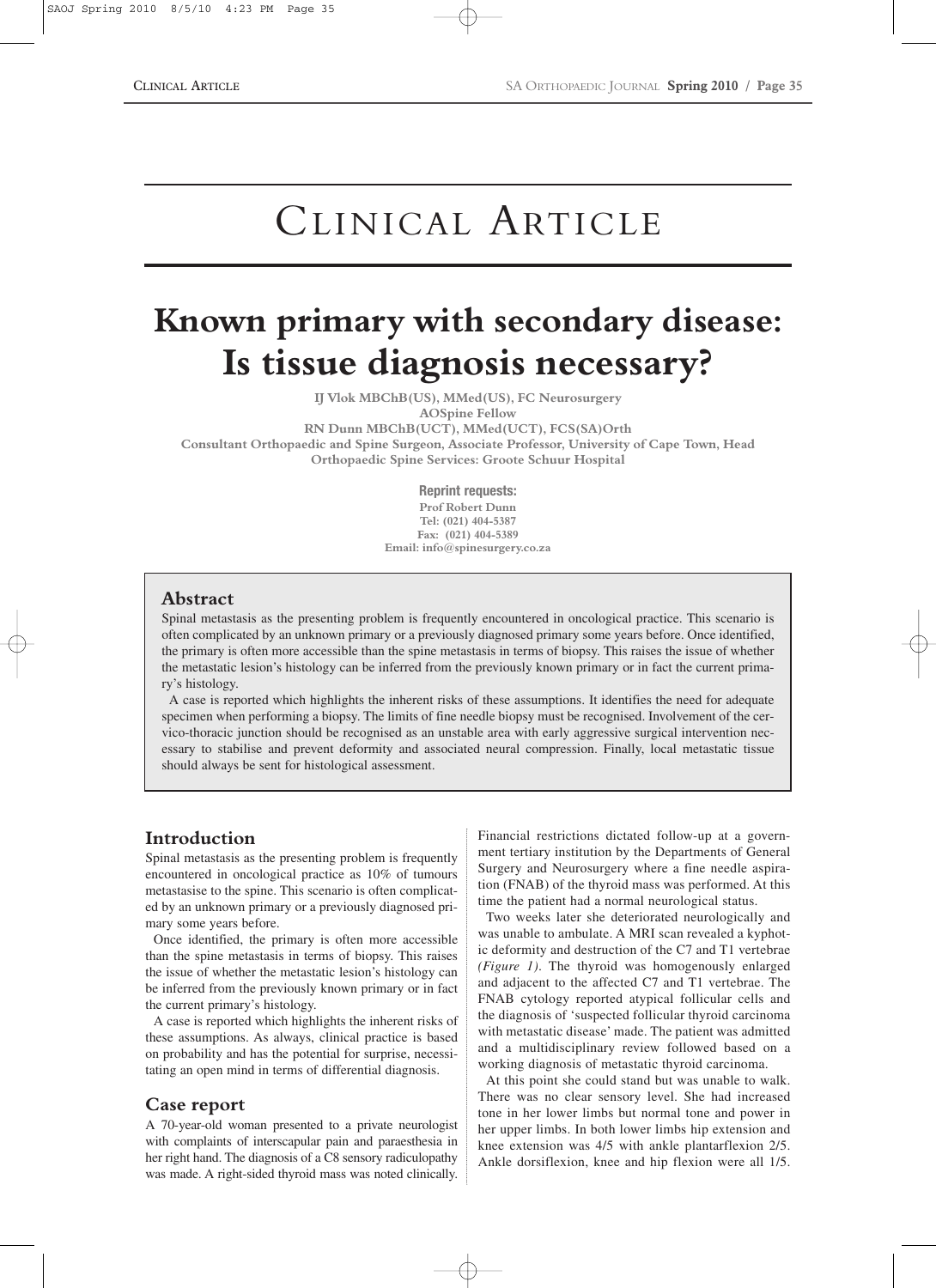She was hyper-reflexic in her lower limbs with bilateral persistent clonus and Babinski responses. No Hoffman's responses could be detected. She had intact bladder and bowel function.

A bone scan revealed increased uptake in the vertebral bodies as seen on the MRI with a further small focus of increased uptake in her skull in the left parietal area. She was euthyroid. In consultation with the Department of Oncology it was decided that the tumour and metastatic disease could be successfully treated but a debulking of the mass would make it more effective. The patient was referred to the spinal surgery unit at another hospital for further management.

Due to her clinical deterioration a second MRI scan was done revealing further collapse and deformity of her cervico-thoracic spine.1,2 The decision was made to decompress and fuse the spine in situ with a thyroidectomy at the same sitting. The cervico-thoracic spine was exposed via a posterior approach. It was fixed with lateral mass fixation of C4–C6 and pedicular fixation of T4 and T5. Laminectomies of C6–T3 were performed. The patient was turned and a thyroidectomy performed by the general surgeons. A left inverted breast nipple was noted. The patient had attributed this to a history of ductitis 30 years ago on pre-operative enquiry but the general surgeons decided to perform a biopsy of the retro-areolar breast tissue. Through the thyroid bed, C7–T3 corpectomies were performed and the spinal cord decompressed. A fibula allograft was placed and supported with an anterior locking plate between C6 and T4 *(Figure 2 and 3)*. 3

Her postoperative course was uneventful and she showed a steady increase in power in her lower limbs. Her histological reports of the thyroid revealed a **benign** follicular adenoma despite the previous malignant cytology. The breast biopsy revealed a diagnosis of invasive breast ductal carcinoma and the vertebral bodies resected demonstrated metastatic breast ductal carcinoma.

She was referred to oncology. The tumour responded well to hormone therapy. At her 6-month postoperative follow-up she was walking without support and had regained full power in her legs.

#### **Discussion**

Follicular thyroid cancer presents as a slow-growing thyroid nodule or occasionally with local symptoms. They have a 10-year survival rate of 80–95% but with the presence of distal metastases it decreases to  $40\%$ .<sup>1</sup> More than 80% of skeletal metastases from follicular thyroid carcinoma occur in the axial skeleton where marrow blood flow is high (vertebrae, hips, ribs). Approximately 25% of these tumours have extra-thyroid invasion at the time of diagnosis.<sup>1</sup>

It is not possible to distinguish whether a patient has malignant thyroid cancer on clinical assessment in the absence of metastatic disease. The most common next investigation is fine needle aspiration (FNAB). It is a safe, useful and cheap tool in the diagnosis of thyroid pathology.

**It is not possible to distinguish whether a patient has malignant thyroid cancer on clinical assessment in the absence of metastatic disease. The most common next investigation is fine needle aspiration (FNAB)**



#### **Figure 1.**

Pre-operative sagittal MRI confirming cervico-thoracic destruction, kyphosis and cord compression



**Figures 2 and 3.**  Postoperative views demonstrating fixation technique employed